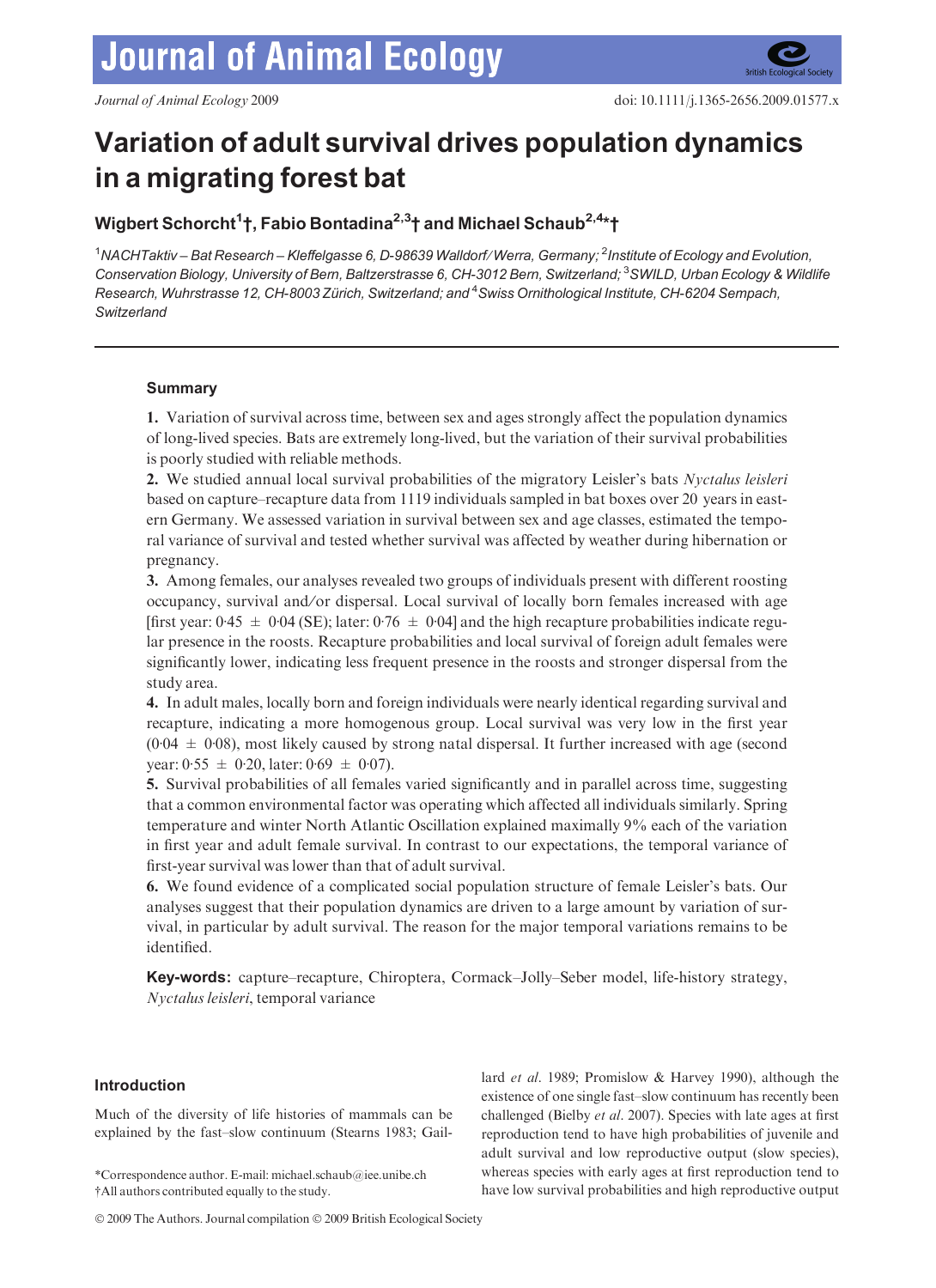## 2 W. Schorcht et al.

(fast species). The sensitivity of the population growth rate to changes in the different demographic parameters differs among species according to their position along the fast–slow continuum. While population growth of slow species is particularly sensitive to changes in adult survival, population growth of fast species is more sensitive to changes in recruitment (Gaillard, Festa-Bianchet & Yoccoz 1998; Saether & Bakke 2000; Fujiwara & Caswell 2001; Schmidt, Feldmann & Schaub 2005). Adult survival is therefore expected to be an important determinant for the dynamics of long-lived species. Consequently, the understanding of population dynamics of long-lived species requires good knowledge about adult survival as well as its temporal variation.

Bats (Microchiroptera) have the typical feature of slow species within the fast–slow continuum of life histories (Gaisler 1989; Bielby et al. 2007). They are very long-lived, some individuals reach an age of more than 30 years (Tuttle & Stevenson 1982; Jones & MacLarnon 2001; Brunet-Rossinni & Austad 2004), and they have an extremely low reproductive output (Barclay & Harder 2003). As a consequence, adult survival potentially strongly affects their population dynamics. Despite its potential importance for population dynamics, relatively little is known about survival probabilities of bats (O'Shea, Ellison & Stanley 2004). For only a small number of the more than 1100 bat species do estimates of survival probabilities exist that were obtained with reliable methods (Keen & Hitchcock 1980; Hitchcock, Keen & Kurta 1984; Boyd & Stebbings 1989; Gerell & Lundberg 1990; Hoyle, Pople & Toop 2001; Sendor & Simon 2003; O'Shea et al. 2004; Pryde, O'Donnell & Barker 2005; Frick, Rainey & Pierson 2007; Schaub et al. 2007; Papadatou et al. 2009). Most of these studies have shown that survival from birth until 1 year of age is lower than in subsequent years (O'Shea et al. 2004; Papadatou et al. 2009). More complicated age structures have not been supported, but they were studied by Sendor & Simon (2003) only. With respect to sex, there is some evidence that females have higher survival (Boyd & Stebbings 1989; Gerell & Lundberg 1990; Hoyle et al. 2001; Pryde et al. 2005), whereas others found no difference (Hitchcock et al. 1984; Sendor & Simon 2003). Survival was often variable across time (Hoyle et al. 2001; Sendor & Simon 2003; Pryde et al. 2005; Frick et al. 2007), suggesting that environmental factors play an important role. This variation could be partially explained by temperatures during winter in some studies (Gerell & Lundberg 1990; Hoyle et al. 2001; Pryde et al. 2005), but not always (Sendor & Simon 2003).

Survival can be studied reliably from capture–recapture data using the Cormack–Jolly–Seber model which allows to separately estimate survival and recapture probabilities (Lebreton et al. 1992). A challenge is the estimation of the temporal variance from such data. The year-specific estimates are subject to sampling variation, because the estimates stem from a finite sample from the population. The calculation of the variance of the year-specific estimates is therefore not a valid estimate of the temporal variance (Gould & Nichols 1998). Rather, the sampling variance has to be subtracted from the total variance to get the desired temporal (or process) variance. Based on the method of moments, Burnham & White (2002) developed an approach which performs well if data from more than about 10 years are available.

Using Cormack–Jolly–Seber models, we analysed capture–recapture data spanning 20 years of 1119 individuals of the migratory Leisler's bat Nyctalus leisleri Kuhl from Germany to study their survival probabilities. Knowledge about survival in this endangered species (Hutson, Mickleburgh & Racey 2001) are limited to longevity data records (eastern Europe: 9 years, Panjutin 1970; central Europe: 12 years, this study). However, longevity provides little information about survival (Krementz, Sauer & Nichols 1989). Our basic aims were to estimate how strongly survival probabilities differ between sexes and age classes and to study the temporal variance of survival probabilities. According to previous studies we expect male survival to be lower than female survival, and survival not to change after bats reached maturity at age 1 year. We expect the temporal variability of adult survival to be smaller than that of juvenile survival. The sensitivity of the population growth rate in long-lived species to changes in adult survival is higher than to changes in juvenile survival. Adult survival should therefore be under stronger selection against temporal variability than juvenile survival (canalization; Gaillard & Yoccoz 2003). We estimated how much of the temporal variation of survival is explained by the variation of spring and winter weather, which are likely to be sensitive periods. We discuss our findings in the light of the potential population dynamics of the species.

## Materials and methods

#### STUDY SPECIES

The Leisler's bat is a medium-sized bat with a body mass of 13–20 g. The main foraging and breeding habitat in Continental Europe are all types of woodland (Schorcht 2002). Leisler's bat has the characteristic phenology of a migratory species in temperate regions; individuals arrive until May in their summer areas where they assemble in roosts, such as tree cavities or bat boxes and form a summer colony of mostly breeding females for reproduction. A colony utilizes a large cluster of neighbouring roosts and individuals change often daily and independently from each other among roosts (Schorcht 2005). As a consequence, the composition of individuals within roosts changes frequently, similarly to the colonial system called fission–fusion society detected in other tree-dwelling bats (Kerth & König 1999; Popa et al. 2008). Only few adult males are present in a summer colony, and they do not tolerate each other in the same roost. Mature females do not rear offspring every year, yet if they do, about half produces twins (Schorcht 1998), which is relatively uncommon in bats (Hayssen, van Tienhoven & van Tienhoven 1993). High reproductive output in bats is characteristic for some migratory species and regarded as an adaptation to the presumed higher mortality in migratory compared with resident bat species. After reproduction, the summer colonies break up in August and the bats migrate over 1000–1500 km towards south-western Europe (Steffens, Zöphel & Brockmann 2004) where they spend the non-reproductive period during which mating and hibernation takes place. In the harem mating system of Leisler's bats, males monopolize tree cavities in semi-open wood-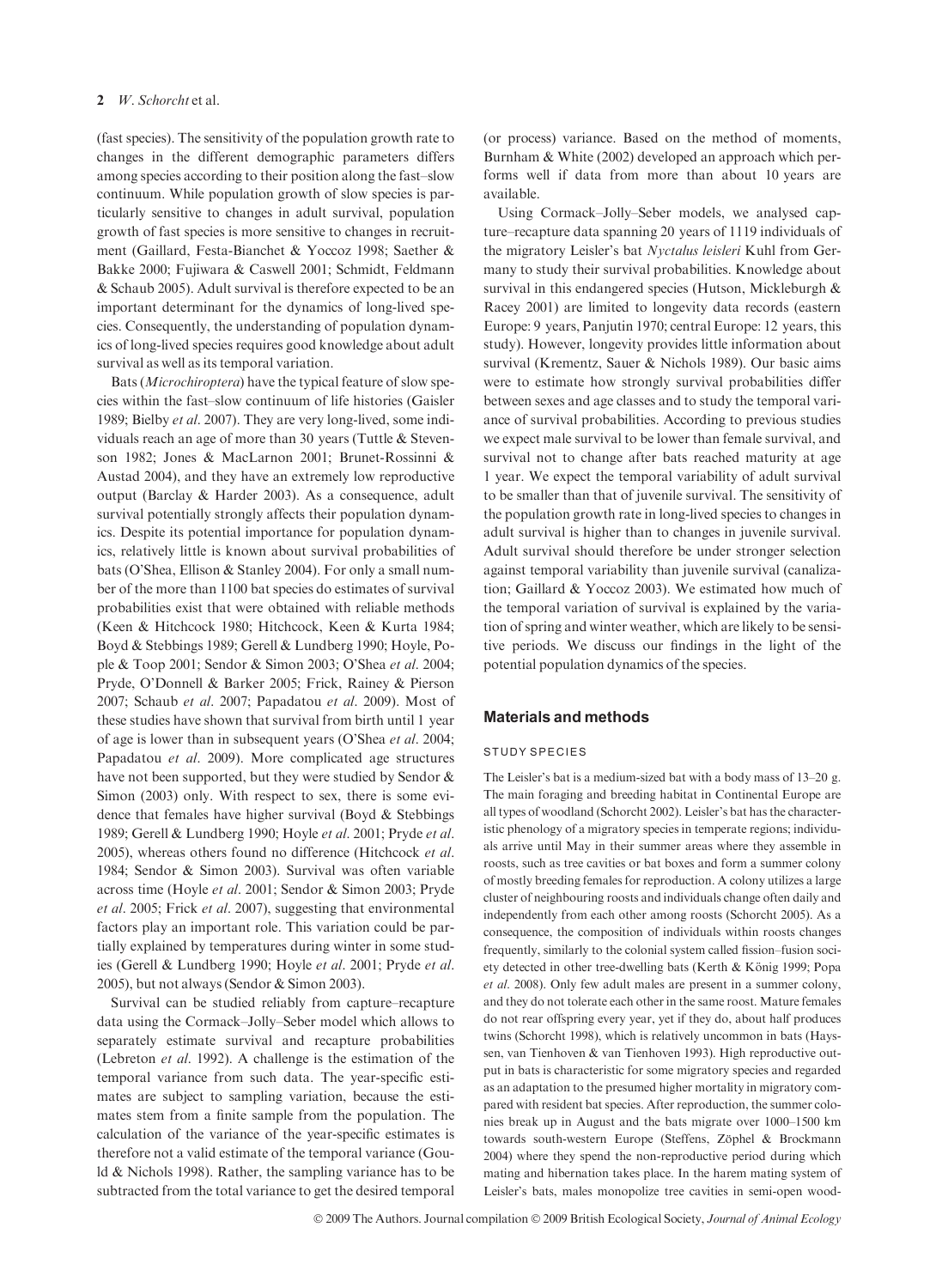lands, perform song-flights in the vicinity and try to attract females to their roosts (von Helversen & von Helversen 1994).

#### STUDY SITE AND DATA SAMPLING

We studied a population of Leisler's bat in a forest near Wasungen, situated in southern Thuringia (Germany, 10°20'E, 50°40'N, 350– 450 m. a.s.l.). The forest is dominated by coniferous trees (mainly Pinus sylvestris L. and Picea abies L.), while the natural vegetation would be beeches (Fagus sylvatica L.). Because all of the trees are cultivated and relatively young, these extensive forests contain nearly no natural cavities suitable for this bat (Beck & Schorcht 2005). In 1985, we installed different types of 70 flat wooden bat boxes (Schorcht 1994) covering an area of about 200 ha. The spatial extension of the area covered with bat boxes as well as their number remained fairly constant since then. We checked all bat boxes at least twice during each reproduction period usually in the afternoon and all bats found in the boxes were handled. We recorded sex and age (two classes: juveniles up to 1 year old and adults that are  $\geq$ 1 year old) and marked all individuals with one forearm band (Dresden bat-banding centre, ring type B, Steffens et al. 2004). All bats were released shortly afterwards in their roost.

Because we marked all young individuals born in our bat boxes, all adults that were unmarked at first capture were not born in our bat boxes. Furthermore, because only few natural cavities were available in the studied artificial coniferous forest, the majority of them were likely to have been born even outside our study area. Therefore, we call them 'foreign' thereafter. These individuals were at least 1 year old, but the exact age remained unknown. In contrast, the age of the individuals born in our study area was known and we call these individuals 'local' thereafter.

From the capture–recapture data obtained from 1989 to 2008, we constructed individual capture histories. We only considered individuals that were captured between the 1 July and the 31 August in each year to ensure a homogenous sample. For this analysis, we considered the capture histories of 472 local females (from which 181 individuals were recaptured at least once), of 211 foreign females (55 recaptured), of 417 local males (10 recaptured) and of 19 foreign males (11 recaptured, see also Supporting Information, Table S1).

### CAPTURE–RECAPTURE ANALYSES

We analysed the data with the Cormack–Jolly–Seber model which allows separate estimates of local survival  $(\phi)$  and recapture  $(p)$  probabilities (Lebreton *et al.* 1992). Local survival probability  $\phi_i$  is the probability that a marked individual in the population in year  $i$  is still alive and in the population in year  $i + 1$ , thus true survival and permanent emigration are confounded. The recapture probability  $p_i$  is defined as the probability that a marked individual that is alive and in the population in year  $i$  is captured at time  $i$ .

These parameters may vary over time and may differ between sex and age classes. The estimation of these parameters requires several assumptions to be met (Lebreton et al. 1992), which can be tested with a goodness-of-fit test. Once a fitting general model has been found, lower-parameterized models that are nested within the general model are fitted. Each model represents a specific hypothesis about the variation of the parameters of interest. Using the Akaike's information criterion adjusted for small sample sizes (AICc), we ranked these models according to their support by the data (Burnham & Anderson 2002). We report  $AIC_c$ -differences [ $\Delta AIC_{ci} = AIC_{ci}$ -min(AIC<sub>c</sub>)] to compare different models and calculated Akaike's weights  $[w_i = \exp(-0.5 \times \Delta AIC_{ci}) / \Sigma exp(-0.5 \times \Delta AIC_{c})]$  to assess

the likelihood that the current model is the best given the data and the set of candidate models. Using these weights, we calculated model averaged parameter estimates and unconditional confidence intervals under consideration of all fitted models. Multi-model inference is superior to best-fitting model inference, because the uncertainty of model selection is accounted for explicitly (Burnham & Anderson 2002).

We performed the goodness-of-fit of a general model that accounts for sex and time-specific variation in local survival and recapture probabilities of foreign individuals and for sex-, time- and age- (two age classes) specific variation in local survival and for sex- and timespecific variation in recapture probabilities for local individuals. We used program u-care (Choquet et al. 2001), and found no indication of lack of fit ( $\chi^2 = 89.21$ , d.f. = 103,  $P = 0.83$ ).

## CANDIDATE SET OF MODELS

We considered several hypotheses about variation in recapture, as well as in female and male local survival probabilities, each represented in a different model segment. A complete model fitted to the data is a combination of these three different segments. Considering all possible combinations would have resulted in an undesired large number of candidate models. To reduce this number, we first modelled recapture probability while keeping the survival parts of the model at a general structure. We then continued modelling by keeping the recapture part of the model at the best structure, and then fitted all combinations of male and female survival models (Lebreton et al. 1992).

When a bat box was checked, we were usually able to catch all individuals that were in the boxes at that time. Thus, a significant deviation of the estimated recapture probability from 1 must be due to temporal roost changes either to roosts outside the study area or to natural, unknown hiding places within the study area. Owing to the fission–fusion social system, we expected that some individuals will be temporally (i.e. during the same season) absent and thus not catchable. This temporal absence was random, as evidenced by the nonsignificant goodness-of-fit test and caused therefore no bias in the survival estimates (Schaub et al. 2004). In a fission–fusion society, it is unlikely that all individuals show the same behaviour regarding temporal absence (Popa et al. 2008). We, therefore, expected differential behaviour among groups of individuals (sex and place of birth), indicating a more complicated structure in the fission–fusion social system. To assess this hypothesis, we formulated models with sexand/or group-specific recapture probabilities. Moreover, bats of age 1 year may have a lower recapture probability than older bats, because some of them may not yet be mature or have not yet been recruited into the breeding population. Therefore, we also considered models with age-dependent recapture probabilities for individuals of known age. Finally, we supposed that recapture probabilities could vary between years, that they may be a linear function of the number of bat box checks conducted during the sampling period of a year, or that they may be constant over time. These main factors were used separately or in combination to define 13 different recapture models (Supporting Information, Table S2).

We supposed that survival could differ between age classes and that it could be different between years. First-year survival has been found to be consistently lower than adult survival in bats (Sendor & Simon 2003; O'Shea et al. 2004; Schaub et al. 2007; Papadatou et al. 2009), thus we always considered at least two age classes for survival modelling. In some mammals, survival changes with increasing age (Loison et al. 1999). This may be possible also in the Leisler's bat, and we therefore considered models in which the survival probability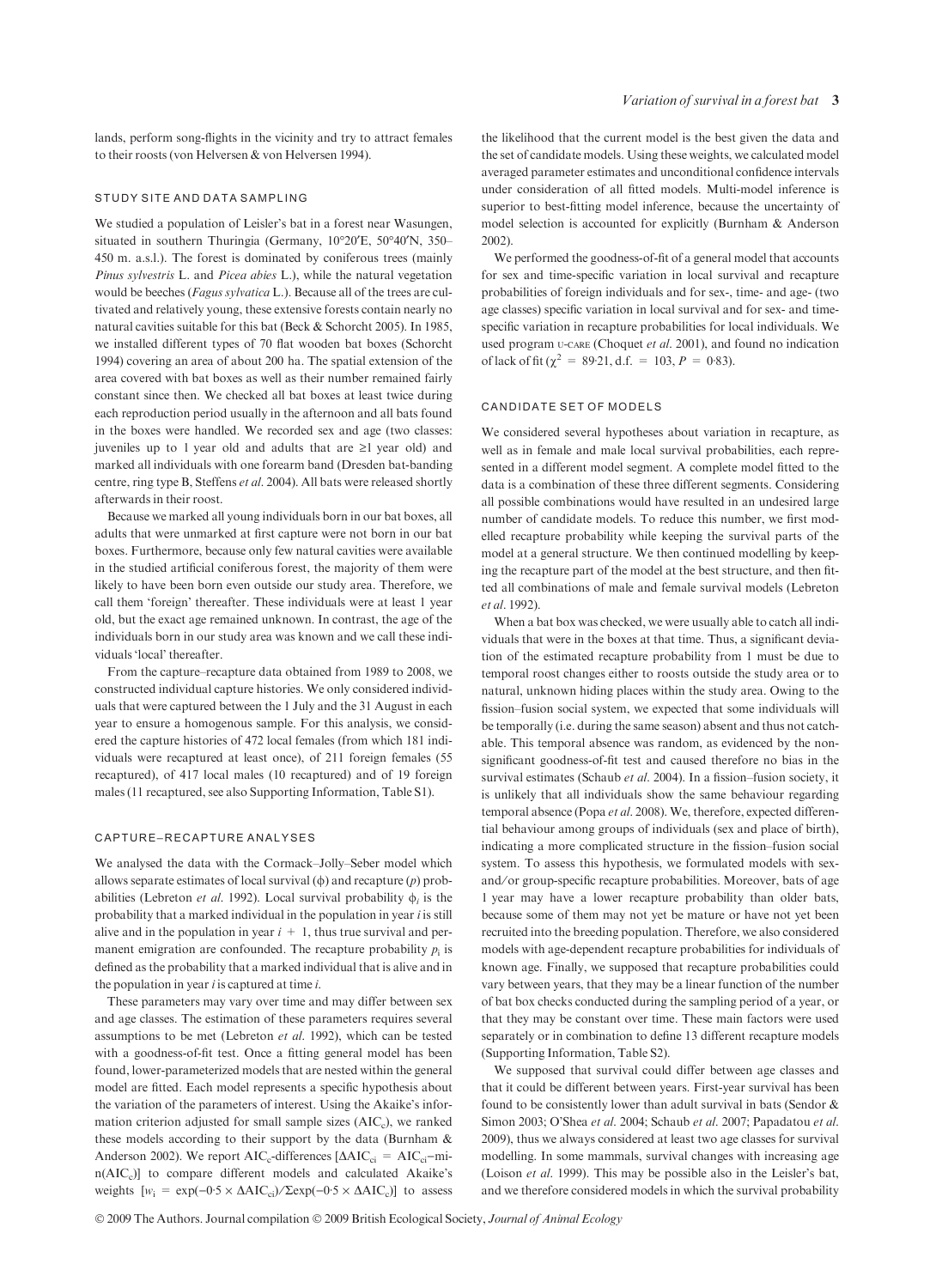### 4 W. Schorcht et al.

in the second year of life was different from survival in later years (three age classes). Because the exact age of foreign individuals was unknown, a separate survival probability had to be estimated for them. Only in models in which survival of local individuals does not differ after they are 1 year old could we constrain adult survival probabilities of both groups to be identical.

We had different hypotheses concerning the temporal variation of survival probabilities. Firstly, it is possible that survival of all age classes was differentially variable over time. This may be expected if bats of different age classes are differentially sensitive to environmental variation (e.g. severity of winter). Secondly, survival of all age classes could vary in parallel over time. This can occur if bats of all age classes were similarly sensitive to environmental variation. It has often been reported that survival probabilities of juvenile animals are more sensitive to environmental variation and that they, therefore, are more variable over time (Gaillard & Yoccoz 2003; Schaub, Kania & Köppen 2005; Altwegg, Schaub & Roulin 2007). Thus, we thirdly considered models in which only the survival probabilities of juveniles varied over time while those of all adults remained constant. In long-lived animals, temporal variation in survival is often small (Gaillard et al. 1998). Thus, we fourthly formulated models that did not impose temporal variation in any parameter.

Because of the small sample size of recaptured males, it was very unlikely to detect significant temporal variation in their survival, even if it was present. Hence, we did not consider models in which adult male survival was variable over time. We also did not consider models in which survival probabilities of the two sexes were identical. A sex effect was enforced because there is a strong sex difference in natal dispersal in bats (Kerth, Mayer & Petit 2002). Females are very philopatric while males often disperse to other areas and thus juvenile local survival almost certainly differs between sexes. Moreover, because sample size of adult males was lower than that of adult females, male survival estimates would have been dominated by the female survival estimates, if they had been constrained to be the same. Hence, tests about sex differences would not have been very conclusive. A summary of all model segments considered for survival modelling is presented in Table S3 (Supporting Information).

We used random effects models to estimate the temporal variance  $(\sigma_t^2)$  of survival probabilities of females and to estimate how much the variation of weather has contributed to the temporal variance. Random effects models partition the total variance into its two components, process and sampling variance (Burnham & White 2002). Because the variance of a probability is determined by its mean, it is difficult to compare the temporal variances of survival probabilities of different age classes. We therefore calculated the proportion of the maximal possible variance as  $P_{\text{max}} = \sigma_t^2 / \text{mean} / (1 - \text{mean})$  (see Gaillard & Yoccoz 2003). We hypothesized that survival of Leisler's bats is negatively affected by spring temperatures. Bats are exhausted after hibernation and spring migration (Fleming & Eby 2003), gestation is initiated and consequently low temperatures in spring with low availability of flying insects may be detrimental (Ransome & McOwat 1994).

We used the mean of the daily temperatures during the period of pregnancy between mid-April and mid-June as a correlate of the environmental conditions in spring (data from the meteorological station Meiningen, 10 km from the study site; http://www.dwd.de). Furthermore, we hypothesized that the strength of winter could negatively impact survival. As it is unknown where exactly the majority of individuals from our study population hibernated, we used a large scale variable, the winter North Atlantic Oscillation (NAO, Hurrell 1995, obtained from http://www.cgd.ucar.edu/cas/jhurrell/ indices.html, accessed: 1 October 2008) as a correlate of the strength of winter. Large values of the NAO indicate warm and wet winters, low NAO values indicate cold and dry winters. We calculated the proportion of the temporal variance in survival explained by the variation of the two weather variables. To do so, we used the best model without constraints on the survival probabilities.

We estimated mean life span (MLS) of females from the average age-dependent survival rates according to (Brownie et al. 1985) as,

$$
\text{MLS} = (1 - \phi_{\text{juv}}) \frac{-1}{\text{In}(\phi_{\text{juv}})} + \phi_{\text{juv}} \frac{-1}{\text{In}(\phi_{\text{ad}})}.
$$
 (1)

The variance was calculated using the delta method (Seber 1982). Modelling of all recapture and survival probabilities were conducted with program MARK (White & Burnham 1999).

## Results

Modelling recapture probabilities were remarkably unambiguous (Table 1), with the best model including a sex and a group effect (i.e. local vs. foreign individuals), as well as an additional age effect for the local males. The second best model that also considered an age effect for the local females had almost three times less support ( $w_i$  ratio: 0.73/0.27). Model averaged recapture probabilities of local females and of all males older than 1 year were high, whereas recapture probabilities of foreign females and of 1-year-old local males were clearly lower (Table 3).

The common feature of the six top ranked survival models that combine an Akaike's weight of 0.99 was that local survival probabilities of females of all age-classes and origin varied in parallel over time, and that first-year local survival of males was constant (Table 2). The only difference between

Table 1. Summary of model selection results for recapture rates of Leisler's bat in Thuringia, Germany, 1989–2008, with models ranked by ascending  $\Delta AIC_c$ 

| Model                                                   | Deviance | K   | $\Delta AIC_c$ | $W_1$ |
|---------------------------------------------------------|----------|-----|----------------|-------|
| $p_{\text{Fl:}}$ , Ff:., Ml: a2, Mf:.                   | $721-19$ | 100 | 0.00           | 0.73  |
| $p_{\mathrm{Fl: a2, Ff:., MI: a2, MF:}.$                | 720.92   | 101 | 1.99           | 0.27  |
| $p_{\text{sex}} \times \text{group}$                    | 734.25   | 99  | $10-80$        | 0.00  |
| $p_{\text{sex}} \times \text{group} + \text{effort}$    | 733.02   | 100 | 11.82          | 0.00  |
| $p_{\text{Fl: a2, Ff:., MI:., Mf:.}$                    | 733.98   | 100 | 12.79          | 0.00  |
| $p_{\text{sex}} + \text{group}$                         | 741.73   | 98  | 16:01          | 0.00  |
| $p_{\text{sex}} \times \text{group} + \text{year}$      | 711.93   | 117 | 29.70          | 0.00  |
| $p_{\rm group}$                                         | 759.72   | 97  | 31.74          | 0.00  |
| $p_{\rm sex}$                                           | 763.35   | 97  | 35.36          | 0.00  |
| p.                                                      | 773.57   | 96  | 43.34          | 0.00  |
| $p_{\text{effort}}$                                     | 772.58   | 97  | 44.60          | 0.00  |
| $p_{\rm year}$                                          | 747.05   | 114 | 57.89          | 0.00  |
| $p_{\text{sex}} \times \text{group} \times \text{year}$ | 664.62   | 167 | 102.18         | 0.00  |
| General model                                           | 663.31   | 172 | 118.29         | 0.00  |

In all models, the survival model was the same  $\{\phi_{\text{FI: a3} \times \text{year}, \text{Ff: year}}\}$ Ml: j: year, ad: a2, Mf:  $\}$ , and this is not stated in the model notation. For each model we report the deviance, the number of estimated parameters  $(K)$ , the difference of the AIC<sub>c</sub> values of the current and the best model ( $\triangle AIC_c$ ), and the Akaike weight ( $w_i$ ). We also show the general model  $\{\phi_{l: a2 \times year \times sex, f: year \times sex, p_l: sex \times year, f: sex \times year}\}$  that was used for the goodness-of-fit test. See Table S2 (Supporting Information) for model notations.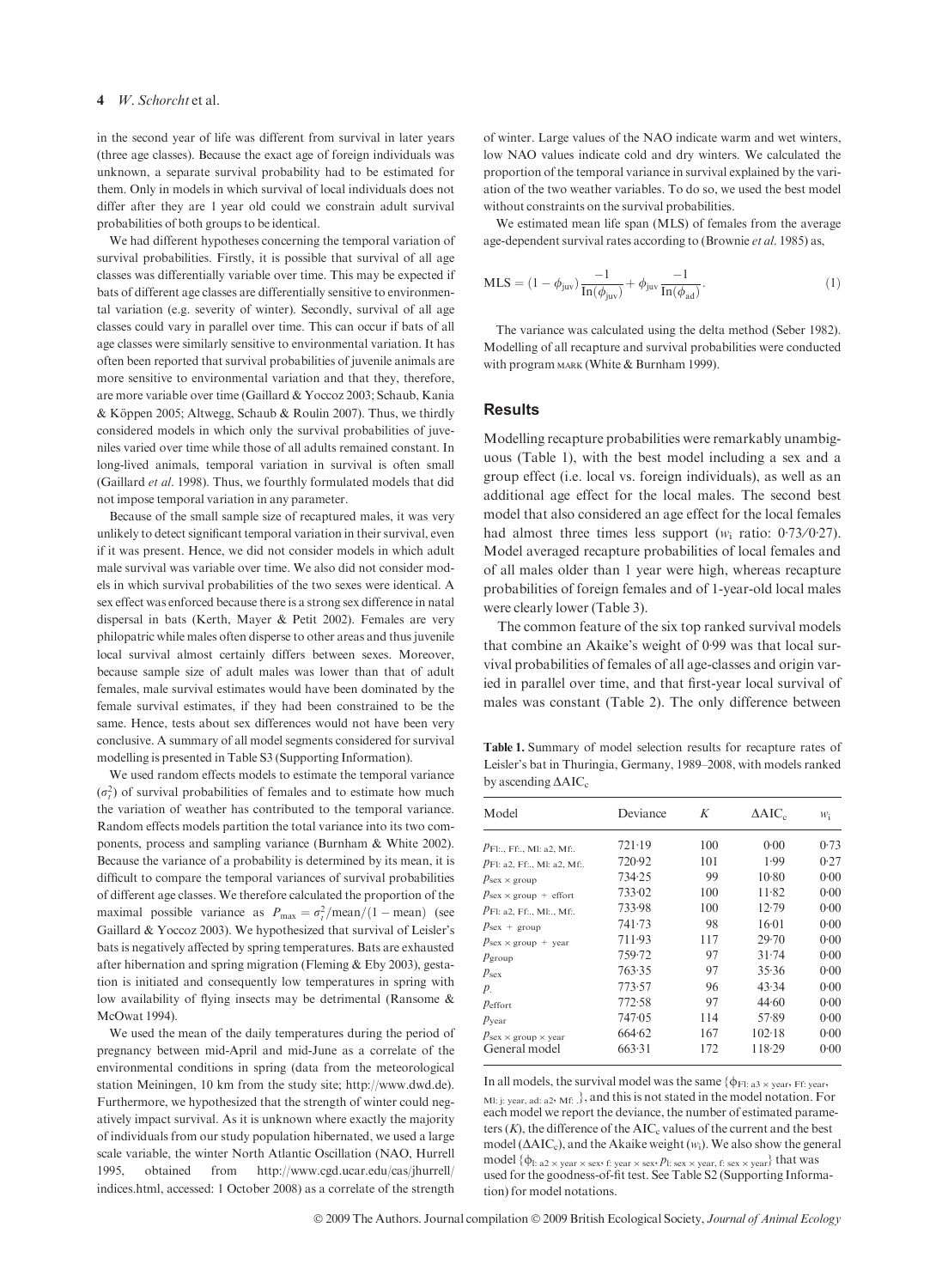Table 2. Summary of model selection results for local survival rates  $(\phi)$  of Leisler's bat in Thuringia, Germany, 1989–2008, with models ranked by ascending  $\Delta AIC_c$ 

| Model                                          | Deviance $K$ |     | $\triangle AIC_c$ | $W_i$ |
|------------------------------------------------|--------------|-----|-------------------|-------|
| $\Phi$ Fl: a2 + year + Ff: year, M: a2         | 817.81       | 27  | 0.00              | 0.35  |
| $\Phi$ Fl: a2 + year + Ff: year, Ml: a3, Mf: . | $814 - 45$   | 29  | 0.78              | 0.24  |
| $\Phi$ Fl: a3 + year + Ff: year, M: a2         | $817 - 71$   | 28  | 1.97              | 0.13  |
| $\Phi$ Fl: a2 + year + Ff: year, Ml: a2, Mf: . | $817 - 77$   | 28  | 2.03              | 0.13  |
| $\Phi$ Fl: a3 + year + Ff: year, Ml: a3, Mf: . | 814.35       | 30  | 2.76              | 0.09  |
| $\Phi$ Fl: a3 + year + Ff: year, Ml: a2, Mf: . | 817.67       | 29  | 4.00              | 0.05  |
| ${}^a\varphi$ Fl: a3×year, Ff: year, M: a2     | 753.77       | 80  | 49.27             | 0.00  |
| $\phi$ Fl: a3×year, Ff: year, Ml: j: year,     | 721.19       | 100 | 61.46             | 0.00  |
| ad: $a2$ , Mf:                                 |              |     |                   |       |

In all models, the recapture model was the same (best model from Table 1:  $p_{\text{Fl:},\text{Ff:},\text{M: a2, Mf:}}$  and is not shown in the model notation. For each model we report the deviance, the number of estimated parameters  $(K)$ , the difference of the AIC<sub>c</sub> values of the current and the best model  $(\Delta AIC_c)$ , and the Akaike weight  $(w_i)$ . Of the 50 fitted models we show models with  $w_i \ge 0.005$ , the model that was used to estimate the temporal variance<sup>a</sup> and the best model from Table  $1<sup>b</sup>$ . See Table S3 (Supporting Information) for model notations.

Table 3. Mean and temporal variances of annual local survival and recapture probabilities of Leisler's bat in Thuringia, Germany, 1989– 2008

|                                  | Local survival probability | Recapture    |                  |                          |
|----------------------------------|----------------------------|--------------|------------------|--------------------------|
| $Sex-\angle$ age<br>group        | Mean (SE)                  | $\sigma^2_t$ | $P_{\text{max}}$ | probability<br>Mean (SE) |
| 1st year,<br>local females       | 0.454(0.037)               | 0.0114       | 0.046            |                          |
| 2nd year,<br>local females       | 0.728(0.045)               | 0.0059       | 0.030            | 0.705(0.023)             |
| $3rd^+$ year,<br>local females   | 0.756(0.042)               | 0.0214       | 0.116            | 0.705(0.023)             |
| $2nd^+$ year,<br>foreign females | 0.548(0.056)               | 0.0367       | 0.148            | 0.414(0.050)             |
| 1st year,<br>local males         | 0.042(0.076)               |              |                  |                          |
| 2nd year,<br>local males         | 0.554(0.199)               |              |                  | 0.429(0.187)             |
| $3rd^+$ year,<br>local males     | 0.690(0.072)               |              |                  | 1.000(0.000)             |
| $2nd^+$ year,<br>foreign males   | 0.672(0.058)               |              |                  | 0.914(0.057)             |

All mean estimates given are model averaged estimates.  $\sigma_t^2$  is the temporal variance of the corresponding local survival probabilities estimated with model  $\{\varphi_{\rm Fl:~a3~\times~year},$   $_{\rm Ff:~year},$   $_{\rm M:~a2}\},$  and  $P_{\rm max}$  is reflecting the proportion of the variation relative to the maximally possible variation of 1. Notation of age classes: 1st year, from birth until 1 year old; 2nd year, from age 1 year to age 2 years;  $2nd + year$ , from age 1 year onwards;  $3rd + year$ , from age 2 years onwards. SE denotes standard error.

these models was whether or not they considered two or three-age classes.

Model averaged local survival probabilities of female Leisler's bats were highly variable across time (Fig. 1). Second year and adult local survival of local females was nearly identical while local survival during the first year was lower. Local

survival of foreign females was similar to local survival of local females during their first year (Fig. 1, Table 3). Firstyear local survival of males was very low (Table 3). Adult local survival was similar for local and foreign individuals, while second-year survival of local males tended to be lower.

Using the model averaged survival estimates, the MLS of a local female was 2.26 years (95% confidence interval: 1.74– 2.78 years), thus a new born Leisler's bat can be expected to reproduce at least twice, provided that it starts reproducing when 1 year old.

Temporal variance of local survival was highest for adult local females (Table 3). The ratio of the observed to the maximally possible temporal variance showed that adult survival was more variable than first- and second-year survival. The temporal variance of survival of foreign females was larger than that of the local females of similar age.

Spring temperatures explained  $8.2\%$  of the variation of juvenile local survival, but nothing of adult survival. In contrast to our expectations, juvenile local survival tended to decrease with increasing spring temperatures (logit scale:  $\beta = -0.029$ , SE: 0.022). Winter NAO explained 7.9% of the variation of adult survival and  $9.1\%$  of the variation of juvenile survival. Survival increased with increasing NAO (juveniles:  $\beta = 0.021$ , SE: 0.015, adults:  $\beta = 0.025$ , SE: 0.017).

#### **Discussion**

This study on Leisler's bats revealed that local survival was best described by an age structure with two classes and much lower probabilities at first year, that males had lower local survival probabilities compared to females and that foreign females were less frequently present at the nursery colonies within the study area during the reproducing period and also dispersed more often than local females. This suggests the existence of a complex population structure in females. Temporal variation in survival of females was large, higher for older age classes, and therefore likely to be of importance for the population dynamics of Leisler's bats. Variation of survival could only to a small amount be explained by spring temperature and winter NAO.

Our study confirms that Leisler's bat is a long-lived mammal with survival probability clearly higher than that of similar or slightly larger sized mammals like mice or dormice (Yoccoz & Ims 1999; Schaub & Vaterlaus-Schlegel 2001), but slightly lower than those of large ungulates or seals (Gaillard & Yoccoz 2003; Beauplet et al. 2006; Hadley, Rotella & Garrott 2007). Compared to other bat species, it appears that local survival of Leisler's bat was similar to the long-tailed bat Chalinolobus tuberculatus Forster (Pryde et al. 2005), a similar sized forest bat. Local survival was higher than in the smaller pipistrelle bat Pipistrellus pipistrellus Schreber (Gerell & Lundberg 1990), but lower than in the cave-dwelling yuma myotis Myotis yumanensis Allen (Frick et al. 2007), longfingered bat M. capacinii Bonaparte (Papadatou et al. 2009) and greater horseshoe bat Rhinolophus ferrumequinum Schreber (Schaub et al. 2007). Survival of the brown long-eared bat Plecotus auritus L. (Boyd & Stebbings 1989) which is of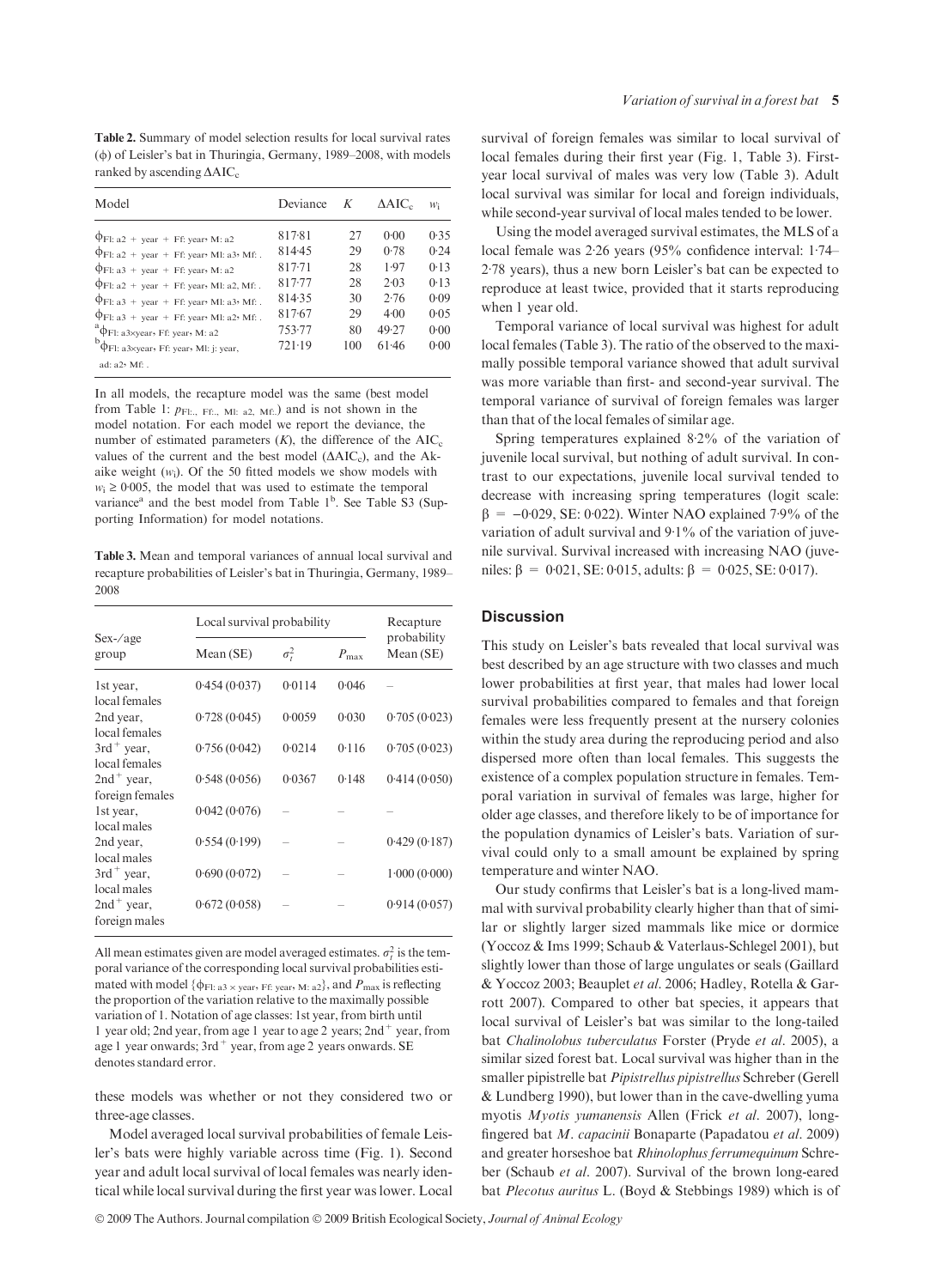

similar size and lives in the same habitat as the Leisler's bat, but is sedentary, was similar, suggesting that the migratory behaviour of Leisler's bat does not induce particularly high mortality. The higher reproductive output of the migratory Leisler's bat compared to sedentary bat species may therefore be an adaptation not to increased mortality, but rather to the large temporal variability of survival (see below), which has a negative impact on population growth (Tuljapurkar & Orzack 1980).

#### POPULATION STRUCTURE

The estimates of local survival probabilities obtained from capture–recapture data are the product of the probabilities of survival and permanent emigration (Burnham 1993). Thus, variation of local survival probability among groups of individuals or across time may be due to variation of survival, of permanent emigration or both. This needs to be considered in the interpretation of our findings.

The high local survival probability of adult local females suggests that it is close to true survival and that these females do not emigrate permanently from the study area. If we assume that adult females would have the same survival probabilities regardless of their origin, we can infer that foreign females observed in the study area often disperse permanently after some time. The recapture probabilities were lower than 1, although we could usually catch all individuals that were in the bat boxes at the time of the checks. Given that there were virtually no alternative, natural roosts in the coniferous plantation of our study area, this suggests that the bats were not always present in the bat boxes during the reproductive season either because they used temporally different roosts in the vicinity of the study area or because they were completely absent from the study area for one or several years. The former explanation is in accordance with the fission–fusion social system and we believe it is much more likely to be true that the latter. Recapture probabilities of foreign females were much lower than those of local females. Based on the same argument about capture efficiency, we conclude that foreign females were more often absent from the study area. The less frequent presence of these females is still in agreement with the fission–fusion

Fig. 1. Model averaged estimates of annual local survival probabilities of female Leisler's bats from 1989 to 2008. Closed symbols refer to local and open to foreign individuals. Closed dot: first-year survival, closed triangle: second-year survival, closed square: third- and later-year survival. The vertical lines show the unconditional 95% confidence intervals.

social system, but the members of the two groups of females use partially different roosts. Hence, the bat boxes in the study area have been used for roosting by a larger fraction of local than of foreign females. Clearly, more studies about the social system will be necessary to confirm or reject these hypotheses and to uncover more of the details.

Adult males appeared to be a more homogenous group than females. Local and foreign males had similar local survival probabilities which were lower than those of females. They had higher recapture probabilities than females, indicating that they changed roosts less often. In contrast, younger males had lower recapture probabilities than females of the same age, suggesting that a fraction of males that later recruited into the population was not yet in the bat boxes when 1 year old.

The local survival probabilities of juvenile females were relatively high, suggesting that most of the locally born females did not emigrate from the study area. By contrast, local survival probabilities of juvenile males were very low, and consequently a large fraction of juvenile males dispersed from the study area. Even in the second year local survival in males was lower, suggesting that dispersal does not only occur in the first year. Strong natal dispersal in males is a typical behaviour observed in many bat species (McCracken & Wilkinson 2000; Kerth et al. 2002). If it is assumed that true survival of juvenile males and females are identical, emigration probability of males is  $0.91 (1 - 0.042 / 0.454)$ . Overall only a small number of adult males were captured in our study area, indicating that many males settle outside the main area of the colony.

### TEMPORAL VARIATION OF SURVIVAL

Local survival probabilities of females from all age classes and origin varied considerably, but in parallel across time (Fig. 1), indicating that these variations are caused by environmental factors to which all females were similarly sensitive. We found that their local survival was weekly negatively impacted by increasing spring temperatures. As this finding does not follow our expectations and the relationship was week, we regard it as a spurious result. In accordance with our expectations, we identified winter NAO to positively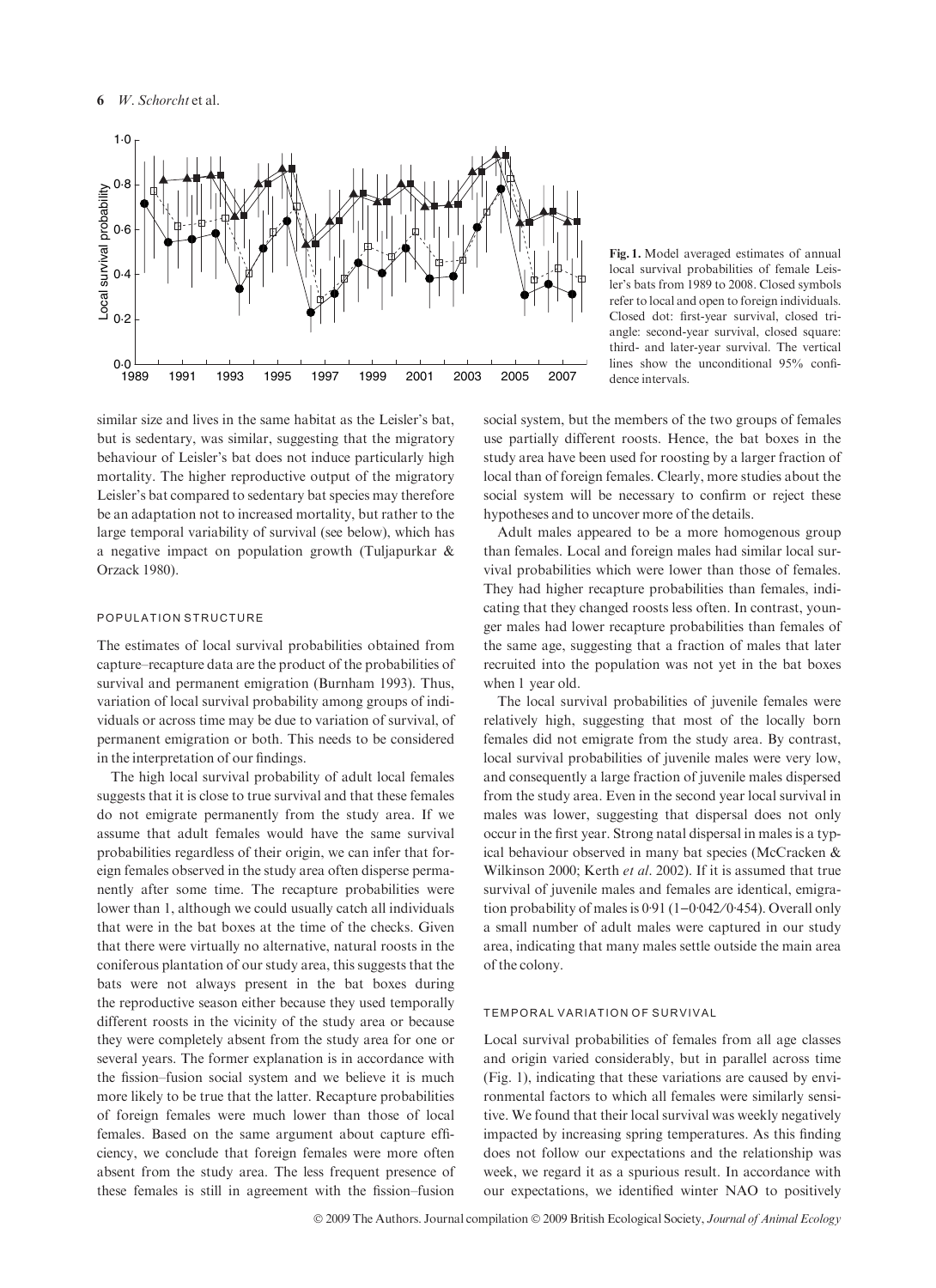impact female local survival. Both young and adult females survived better when winters were warm and wet, compared to when they were cold and dry. Hibernation in bats is not without interruption: during warmer phases in winter when insects are active bats can become active too and start foraging (Lausen & Barclay 2006). Therefore, more frequently foraging opportunities occur in warmer winters which in turn allow the bats occasionally to replenish their body reserves. However, as the NAO explained at most 9% of the temporal variance of survival, there must be other important mortality factors. In other bat studies, survival was enhanced when the temperatures during wintering were reduced (Pryde et al. 2005), while Sendor & Simon (2003) and Hoyle et al. (2001) did not find a relationship between winter weather and survival. Leisler's bat are migratory, thus environmental conditions encountered along the migratory flyways could also have a significant impact on annual survival, in a similar way as in birds (Sillett & Holmes 2002). As the migratory flyway and wintering locations are only poorly known, it is not yet possible to test this hypothesis.

The temporal variance of survival was larger in adult than in juvenile females. This result was not expected, because adult survival should be under stronger selection against temporal variability than juvenile survival in long-lived species (Gaillard & Yoccoz 2003). Compared to large ungulates (average across several species), which have similarly high adult survival probabilities as Leisler's bats, the amount of possible temporal variance of adult survival of Leisler's bats was higher (0.116 vs. 0.035, Gaillard & Yoccoz 2003), and that of juvenile survival lower (0.046 vs. 0.099, Gaillard  $\&$ Yoccoz 2003). Given the high sensitivity of population growth rate to changes in adult survival, this suggests that population dynamics of Leisler's bats is strongly driven by variation of adult survival. If this is true in bat populations generally, it would mean that bat population dynamics works differentially from population dynamics of large herbivores, which is mainly driven by the variable recruitment (Gaillard et al. 1998). It remains to be seen whether the suggestion that variation of adult survival is relatively more important for population dynamics in bats compared to large ungulates is a general trend and how this life history tactic has evolved. As this is, to our knowledge, the first study that estimated temporal variance of fitness components in bats, it is too early to make general statements. We suggest conducting comparative analyses of many bat species along the gradient of fast– slow continuum (Gaisler 1989; Saether & Bakke 2000).

## DIFFERENCES BETWEEN AGE AND SEX CLASSES

While survival during the first year of life was lower than later, there was only a marginal difference of survival between the age classes once the bats were at least 1 year old. This difference was more pronounced in males, but the uncertainty was considerable. In the only other study on age structures of bat survival with reliable methods, there was no indication of complicated age structures (Sendor & Simon 2003). In long-lived species, age-specific survival typically

increases over few years and declines thereafter (Loison et al. 1999), and we would expect the same for bats. Detecting fine age structures is difficult because it requires very large data sets including many old individuals. We think that our data set was reasonably large to detect strong patterns. Thus, if survival was nevertheless more structured according to age, differences must have been relatively small.

Because of very unequal sample sizes, we did not explicitly test whether survival differs between sexes. Regarding the estimates of each sex, it appears that juvenile males have much lower local survival probabilities than juvenile females, most likely caused by differential dispersal. In addition, local survival probabilities of adult males were lower than those of locally born adult females, in agreement with results from other studies (Boyd & Stebbings 1989; Gerell & Lundberg 1990; Hoyle et al. 2001; Pryde et al. 2005; Papadatou et al. 2009). This might be caused by sex-specific life histories: in the harem mating system of Leisler's bats (von Helversen & von Helversen 1994) few males occupy central resources for reproduction and therewith attract a majority of females. Therefore, the competition among males for access to females is likely to be very high, which could promote risky behaviour. An alternative explanation would again be dispersal from the studied roosts. Older individuals may no longer be able to compete for roosts, and may be forced to leave.

## **Conclusions**

Our findings have implications for conservation of bat populations. The dynamics of Leisler's bat populations are likely to be driven by variation of adult survival. Little is known about mortality factors, yet for the understanding of proximate causes of Leisler's bat population changes, it is of importance to identify them. This need is even more accentuated as variation of survival of different age classes are positively correlated, suggesting common mortality causes. Positive correlation among vital rates reduces the persistence probability of populations (Palmqvist & Lundberg 1998). Recently, there is a growing interest to assess the impact of environmental modifications in the modern landscape. It was recognized that infrastructures such as wind turbines or roads may affect bats populations (e.g. Kunz et al. 2007). We concur that these risk assessments are of great importance, because such environmental changes are likely to affect mainly survival, and thus may potentially have a strong impact on bat population dynamics.

## Acknowledgements

The study would not have been possible without the field assistance of many persons, namely M. Biedermann, J. A. Fischer, F. Forch, M. Franz, J. Prüger and C. J. Tress. M. Unger allowed access to the wood and the bat-banding centre Dresden provided ringing facilities. M. Kéry, E. Papadatou and R. Pradel made important comments that helped to improve the manuscript. Bat catching and banding was performed under the license of the Thuringian authorities.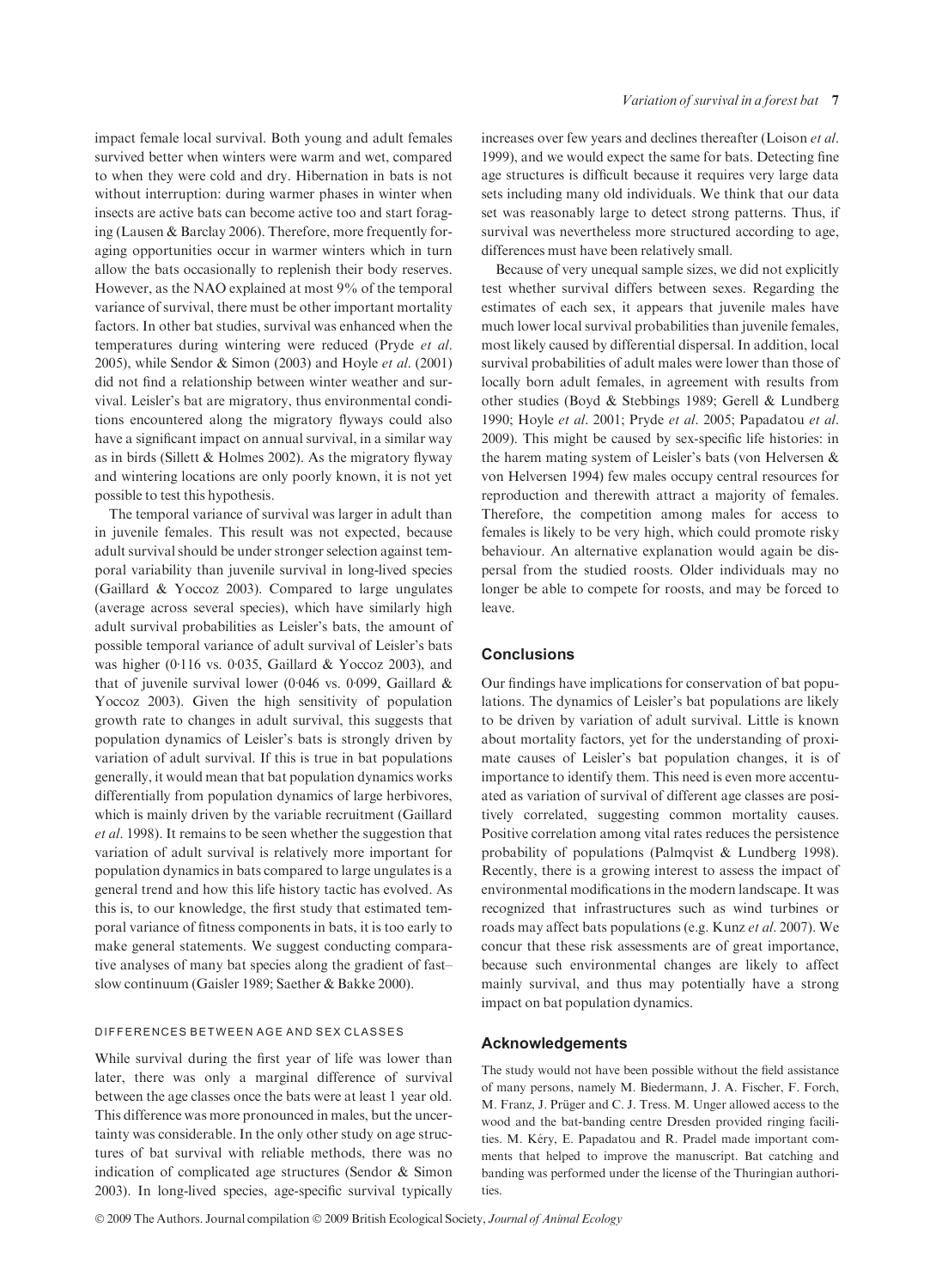8 W. Schorcht et al.

#### References

- Altwegg, R., Schaub, M. & Roulin, A. (2007) Age-specific fitness components and their temporal variation in the barn owl. The American Naturalist, 169, 47–61.
- Barclay, R.M.R. & Harder, L.M. (2003) Life histories of bats: life in the slow lane. Bat Ecology (eds T.H. Kunz & M.B. Fenton), pp. 209–253. University of Chicago Press, Chicago, IL.
- Beauplet, G., Barbraud, C., Dabin, W., Küssener, C. & Guinet, C. (2006) Agespecific survival and reproductive performances in fur seals: evidence of senescence and individual quality. Oikos, 112, 430-441.
- Beck, A. & Schorcht, W. (2005) Baumhöhlenquartiere des Kleinen Abendseglers (Nyctalus leisleri) in Südthüringen und der Nordschweiz. Nyctalus, 10, 248–249.
- Bielby, J., Mace, G.M., Bininda-Emonds, O.R.P., Cardillo, M., Gittleman, J.L., Jones, K.E., Orme, C.D.L. & Purvis, A. (2007) The fast-slow continuum in mammalian life-history: an empirical reevaluation. The American Naturalist, 169, 748–757.
- Boyd, I.L. & Stebbings, R.E. (1989) Population changes of brown long-eared bats (Plecotus auritus) in bat boxes at Thetford forest. Journal of Applied Ecology, 26, 101–112.
- Brownie, C., Anderson, D.R., Burnham, K.P. & Robson, D.S. (1985) Statistical Inference from Band Recovery Data – A Handbook. US Fish and Wildlife Service, Resource Publication 156, Washington, DC.
- Brunet-Rossinni, A.K. & Austad, S.N. (2004) Ageing studies on bats: a review. Biogerontology, 5, 211–222.
- Burnham, K.P. (1993) A theory for combined analysis of ring recovery and recapture data. Marked Individuals in the Study of Bird Populations (ed J.D. Lebreton), pp. 199-213, Birkhäuser, Basel.
- Burnham, K.P. & Anderson, D.R. (2002) Model Selection and Multimodel Inference: A Practical Information Theoretic Approach, 2nd edn. Springer, New York, NY.
- Burnham, K.P. & White, G.C. (2002) Evaluation of some random effects methodology applicable to bird ringing data. Journal of Applied Statistics, 29, 245–264.
- Choquet, R., Reboulet, A.M., Pradel, R. & Lebreton, J.D. (2001) U-CARE (Utilities – Capture-Recapture) User's Guide. CEFE ⁄ CNRS Montpellier, France.
- Fleming, T. & Eby, P. (2003) The ecology of bat migration. Bat Ecology (eds T.H. Kunz & M.B. Fenton), pp. 156–208, University Chicago Press, Chicago, IL.
- Frick, W.F., Rainey, W.E. & Pierson, E.D. (2007) Potential effects of environmental contamination on Yuma myotis demography and population growth. Ecological Applications, 17, 1213–1222.
- Fujiwara, M. & Caswell, H. (2001) Demography of the endangered North Atlantic right wale. Nature, 414, 537–540.
- Gaillard, J.M. & Yoccoz, N.G. (2003) Temporal variation in survival of mammals: a case of environmental canalization? Ecology, 84, 3294–3306.
- Gaillard, J.M., Pontier, D., Allainé, D., Lebreton, J.D., Trouvilliez, J. & Clobert, J. (1989) An analysis of demographic tactics in birds and mammals. Oikos, 56, 59–76.
- Gaillard, J.M., Festa-Bianchet, M. & Yoccoz, N.G. (1998) Population dynamics of large herbivores: variable recruitment with constant adult survival. Trends in Ecology and Evolution, 13, 58–63.
- Gaisler, J. (1989) The r-K selection model and life-history strategies in bats. European Bat Research 1987 (eds V. Hanak, I. Horacek & J. Gaisler), pp. 117–124, Charles University Press, Praha.
- Gerell, R. & Lundberg, K. (1990) Sexual differences in survival rates of adult pipistrelle bats (Pipistrellus pipistrellus) in South Sweden. Oecologia, 83, 401– 404.
- Gould, W.R. & Nichols, J.D. (1998) Estimation of temporal variability of survival in animal populations. Ecology, 79, 2531–2538.
- Hadley, G.L., Rotella, J.J. & Garrott, R.A. (2007) Evaluation of reproductive costs for Weddell seals in Erebus Bay, Antarctica. Journal of Animal Ecology, 76, 448–458.
- Hayssen, V., van Tienhoven, A. & van Tienhoven, A. (1993) Asdell's Patterns in Mammalian Reproduction. Cornell University Press, New York, NY.
- von Helversen, O. & von Helversen, D. (1994) The ''advertisment song'' of the lesser noctule bat (Nyctalus leisleri). Folia Zoologica, 43, 331–338.
- Hitchcock, H.B., Keen, R. & Kurta, A. (1984) Survival rates of *Myotis leibii* and Eptesicus fuscus in southeastern Ontario. Journal of Mammalogy, 65, 126–130.
- Hoyle, S.D., Pople, A.R. & Toop, G.J. (2001) Mark-recapture may reveal more about ecology than about population trends: demography of a threatened ghost bat (Macroderma gigas) population. Austral Ecology, 26, 80–92.
- Hurrell, J.W. (1995) Decadal trends in the North Atlantic Oscillation: regional temperatures and precipitation. Science, 269, 676–679.
- Hutson, A.M., Mickleburgh, S.P. & Racey, P.A. (2001) Global Status Survey and Conservation Action Plan. Microchiropteran Bats. IUCN, Gland, Switzerland.
- Jones, K.E. & MacLarnon, A. (2001) Bat life histories: testing models of mammalian life-history evolution. Evolutionary Ecology Research, 3, 465–476.
- Keen, R. & Hitchcock, H.B. (1980) Survival and longevity of the little brown bat (*Myotis lucifugus*) in southeastern Ontario. Journal of Mammalogy, 61, 1–7. Kerth, G. & König, B. (1999) Fission, fusion and nonrandom associations in
- female Bechstein's bats (Myotis bechsteinii). Behaviour, 136, 1187–1202.
- Kerth, G., Mayer, F. & Petit, E. (2002) Extreme sex-biased dispersal in the communally breeding, nonmigratory Bechstein's bat (Myotis bechsteinii). Molecular Ecology, 11, 1491–1498.
- Krementz, D.G., Sauer, J.R. & Nichols, J.D. (1989) Model-based estimates of annual survival rate are preferable to observed maximum lifespan statistics for use in comparative life-history studies. Oikos, 56, 203–208.
- Kunz, T.H., Arnett, E.B., Erickson, W.P., Hoar, A.R., Johnson, G.D., Larkin, R.P., Strickland, M.D., Thresher, R.W. & Tuttle, M.D. (2007) Ecological impacts of wind energy development on bats: questions, research needs, and hypotheses. Frontiers in Ecology and the Environment, 5, 315-324.
- Lausen, C.L. & Barclay, R.M.R. (2006) Winter bat activity in the Canadian prairies. Canadian Journal of Zoology, 84, 1079–1086.
- Lebreton, J.D., Burnham, K.P., Clobert, J. & Anderson, D.R. (1992) Modeling survival and testing biological hypothesis using marked animals: a unified approach with case studies. Ecological Monographs, 62, 67-118.
- Loison, A., Festa-Bianchet, M., Gaillard, J.M., Jorgenson, J.T. & Jullien, J.-M. (1999) Age-specific survival in five populations of ungulates: evidence of senescence. Ecology, 80, 2539-2554.
- McCracken, G.F. & Wilkinson, G.S. (2000) Bat mating systems. Reproductive Biology of Bats (eds E.G. Crichton & P.H. Krutzsch), pp. 321–362. Academic Press, New York, NY.
- O'Shea, T.J., Ellison, L.E. & Stanley, T.R. (2004) Survival estimation in bats: historical overview, critical appraisal, and suggestions for new approaches. Sampling Rare and Elusive Species: Concepts, Designs and Techniques for Estimating Population Parameters(ed W.L. Thompson), pp. 297–336. Island Press, Washington, DC.
- Palmqvist, E. & Lundberg, P. (1998) Population extinctions in correlated environments. Oikos, 83, 359–367.
- Panjutin, V. (1970) Ekologija letuèich mysej v lesnych landsaftach. PhD thesis, University Moscow.
- Papadatou, E., Butlin, R.K., Pradel, R. & Altringham, J.D. (2009) Sex-specific roost movements and population dynamics of the vulnerable long-fingered bat, Myotis capacinii. Biological Conservation, 142, 280–289.
- Popa, A., Bontadina, F., Mora, O. & Ibanez, C. (2008) Highly structured fission-fusion societies in an aerial hawking, carnivorous bat. Animal Behaviour, 75, 471–482.
- Promislow, D.E.L. & Harvey, P.H. (1990) Living fast and dying young: a comparative analysis of life-history variation among mammals. Journal of Zoology, 220, 417–437.
- Pryde, M.A., O'Donnell, C.F.J. & Barker, R. (2005) Factors influencing survival and long-term population viability of New Zealand long-tailed bats (Chalinolobus tuberculatus): implications for conservation. Biological Conservation, 126, 175-185.
- Ransome, R.D. & McOwat, T.P. (1994) Birth timing and population changes in greater horseshoe bat colonies (Rhinolophus ferrumequinum) are synchronized by climatic temperature. Zoological Journal of the Linnean Society, 112, 337–351.
- Saether, B.E. & Bakke, O. (2000) Avian life history variation and contribution of demographic traits to the population growth rate. Ecology, 81, 642-653.
- Schaub, M. & Vaterlaus-Schlegel, C. (2001) Annual and seasonal variation of survival rates in the garden dormouse (Eliomys quercinus). Journal of Zoology, 255, 89–96.
- Schaub, M., Gimenez, O., Schmidt, B.R. & Pradel, R. (2004) Estimating survival and temporary emigration in the multistate capture-recapture framework. Ecology, 85, 2107–2113.
- Schaub, M., Kania, W. & Köppen, U. (2005) Variation of primary production during winter induces synchrony in survival rates in migratory white storks Ciconia ciconia. Journal of Animal Ecology, 74, 656–666.
- Schaub, M., Gimenez, O., Sierro, A. & Arlettaz, R. (2007) Use of integrated modeling to enhance estimates of population dynamics obtained from limited data. Conservation Biology, 21, 945–955.
- Schmidt, B.R., Feldmann, R. & Schaub, M. (2005) Demographic processes underlying population growth and decline in Salamandra salamandra. Conservation Biology, 19, 1149–1156.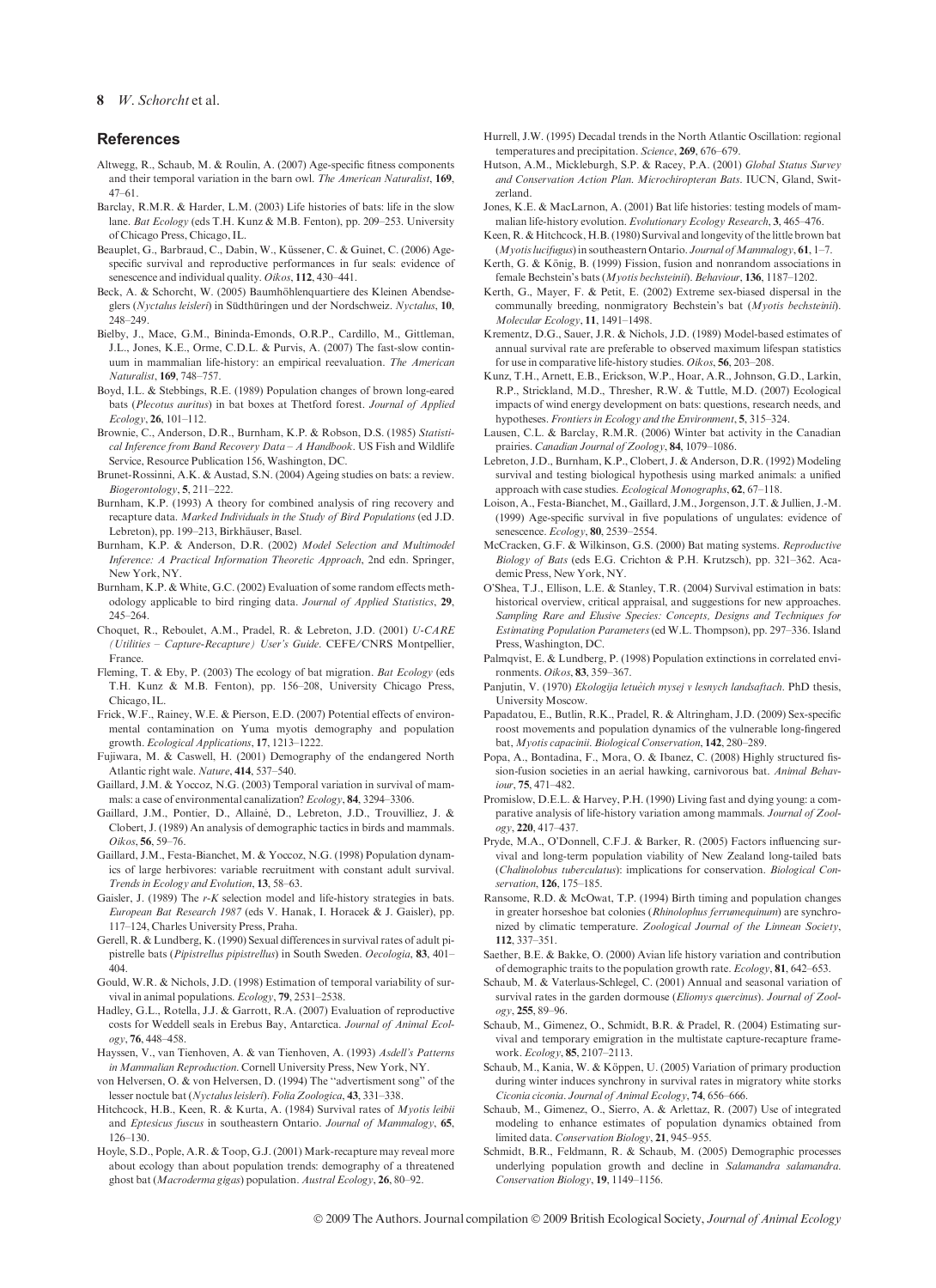- Schorcht, W. (1994) Beobachtungen zur Ökologie des Kleinen Abendseglers (Nyctalus leisleri) in einem südthüringischen Vorkommen. Naturschutzreport, 7, 405–408.
- Schorcht, W. (1998) Demökologische Untersuchungen am Kleinen Abendsegler Nyctalus leisleri (Kuhl, 1817) in Südthüringen. Master thesis Martin Luther Universität, Halle-Wittenberg.
- Schorcht, W. (2002) Zum nächtlichen Verhalten von Nyctalus leisleri (Kuhl, 1817). Schriftenreihe Landschaftspflege und Naturschutz, 71, 141–161.
- Schorcht, W. (2005) Zur Phänologie des Kleinabendseglers, Nyctalus leisleri (Kuhl, 1817), in Südthüringen. Nyctalus, 10, 351-353.
- Seber, G.A.F. (1982) The Estimation of Animal Abundance and Related Parameters. Charles Griffin & Company Ltd, London.
- Sendor, T. & Simon, M. (2003) Population dynamics of the pipistrelle bat: effects of sex, age and winter weather on seasonal survival. Journal of Animal Ecology, 72, 308–320.
- Sillett, T.S. & Holmes, R.T. (2002) Variation in survivorship of a migratory songbird throughout its annual cycle. Journal of Animal Ecology, 71, 296-308.
- Stearns, S.C. (1983) The influence of size and phylogeny on patterns of covariation among life-history traits in the mammals. Oikos, 41, 173–187.
- Steffens, R., Zöphel, U. & Brockmann, D. (2004) 40 Jahre Fledermausmarkierungszentrale Dresden – methodische Hinweise und Ergebnisübersicht. Sächsisches Landesamt für Umwelt und Geologie, Dresden.
- Tuljapurkar, S.D. & Orzack, S.H. (1980) Population dynamics in variable environments. 1. Long-run growth rates and extinction. Theoretical Population Biology, 18, 314–342.
- Tuttle, M.D. & Stevenson, D. (1982) Growth and survival of bats. Ecology of Bats (ed T.H. Kunz), pp. 105–150. Plenum Press, New York and London.
- White, G.C. & Burnham, K.P. (1999) Program MARK: survival estimation from populations of marked animals. Bird Study, 46, 120–139.

Yoccoz, N.G. & Ims, R.A. (1999) Demography of small mammals in cold regions: the importance of environmental variability. Ecological Bulletin, 47, 137–144.

Received 8 December 2008; accepted 19 May 2009 Handling Editor: Stuart Bearhop

## Supporting Information

Additional Supporting information may be found in the online version of this article:

Table S1. Total number of marked and recaptured individual Leisler's bats between 1989 and 2008 for each sex and age group.

Table S2. Notation and hypotheses of the models for recapture probability.

Table S3. Notation and hypotheses of the models for survival probability.

Please note: Wiley-Blackwell are not responsible for the content or functionality of any supporting materials supplied by the authors. Any queries (other than missing material) should be directed to the corresponding author for the article.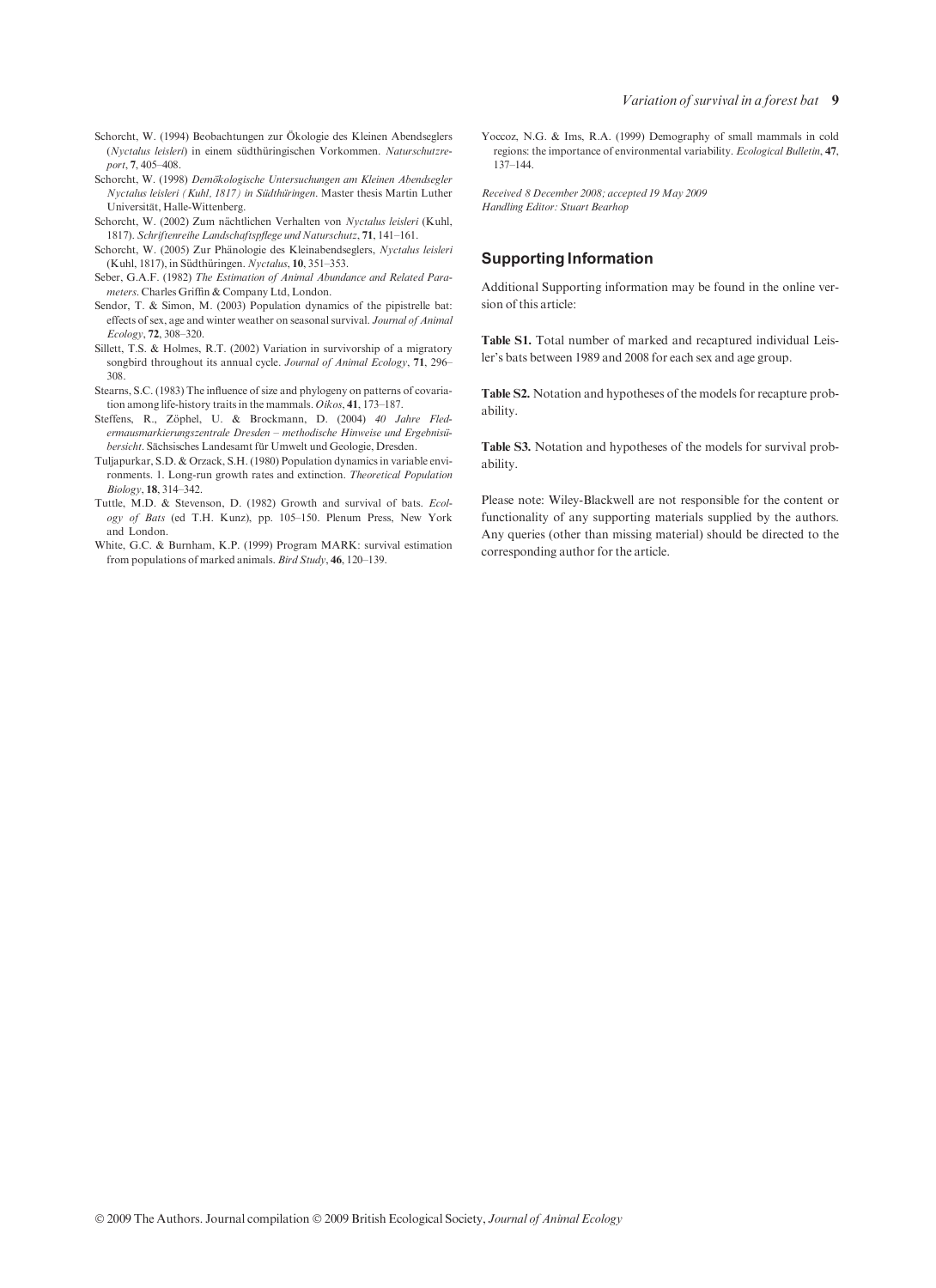# **Supporting Information**

| $Sex \rightarrow age$ group | Number of marked<br>individuals | Number of<br>recaptured<br>individuals | Maximal number<br>of recaptures<br>(years) |
|-----------------------------|---------------------------------|----------------------------------------|--------------------------------------------|
| Juvenile females            | 472                             | 181                                    |                                            |
| <b>Adult females</b>        | 211                             | 55                                     | 5                                          |
| Juvenile males              | 417                             | 10                                     | 8                                          |
| <b>Adult</b> males          | 19                              | 11                                     |                                            |
| Total                       | 1119                            | 257                                    |                                            |

**Table S1**. Total number of marked and recaptured individual Leisler's bats between 1989 and 2008 for each sex and age group. The maximal number of recaptures is the maximal number an individual is recaptured in different years.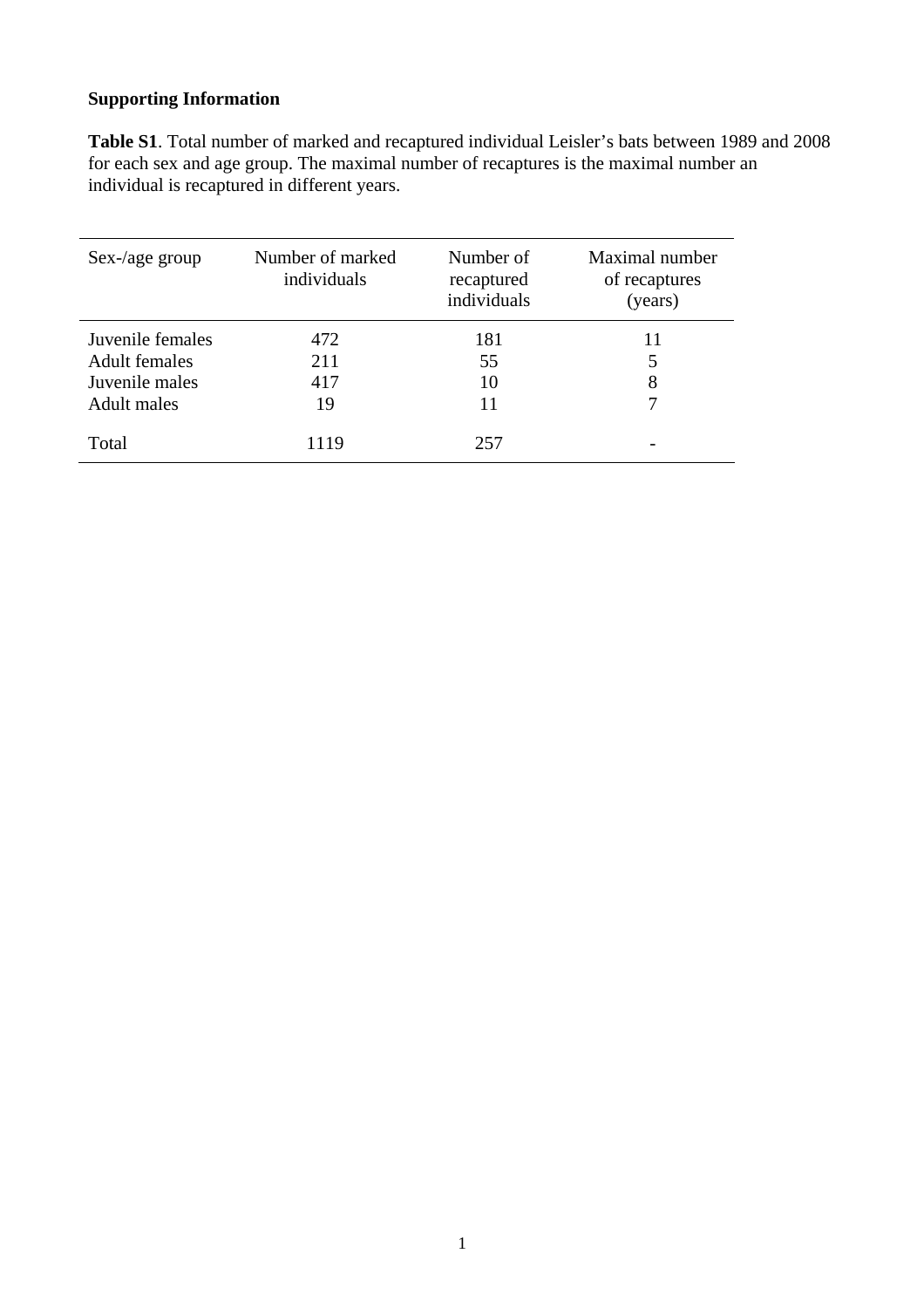**Table S2**. Model notation and hypotheses of the 13 models of recapture probability (*p*). Model subscripts are as follows: Fl: local females, Ff: foreign females, Ml: local males, Mf: foreign males, a2: effect with 2 age classes (at age 1 year, and older than 1y until death). \* denotes interactions and + additive effects. The subscript *group* refers to an effect of local versus foreign individuals.

| Model notation                | Hypothesis: factors influencing recapture probability $(p)$                                                |
|-------------------------------|------------------------------------------------------------------------------------------------------------|
| $p_{\text{sex}}*$ group*year  | Variable between sexes, groups and year<br>Variable between sexes and group, but temporal variation is the |
| $p_{\text{sex*group+year}}$   | same in both sexes                                                                                         |
| $p_{\text{year}}$             | Variable among years                                                                                       |
| $p_{\text{effort}}$           | Only depends on the capture effort (i.e. the number of bat box                                             |
|                               | checks conducted during the sampling period of a year)                                                     |
| $p_{\text{sex*group+effort}}$ | Variable between sexes and groups, and has an additive capture                                             |
|                               | effort effect                                                                                              |
| $p_{\text{sex*group}}$        | Variable among sexes and groups, but is constant over time                                                 |
| $p_{\text{sex+group}}$        | Variable among sexes and has an additive group effect                                                      |
| $p_{\rm sex}$                 | Variable among sexes, but is constant over time                                                            |
| $p_{\text{group}}$            | Variable among groups, but is constant over time                                                           |
| $P$ Fl: a2, Ff:., Ml: a2,     | Local males and females with 2 age classes, foreign males and                                              |
| $Mf$ :                        | females 1 age class, all constant across time                                                              |
| $P$ Fl: a2, Ff:., Ml:., Mf:.  | Local females with 2 age classes, males and foreign females 1 age                                          |
|                               | class, all constant across time                                                                            |
| $P$ Fl:., Ff:., Ml: a2, Mf:.  | Local males with 2 age classes, females and foreign males 1 age                                            |
|                               | class, all constant across time                                                                            |
| $p_{\cdot}$                   | Constant over time and the same in both sexes                                                              |